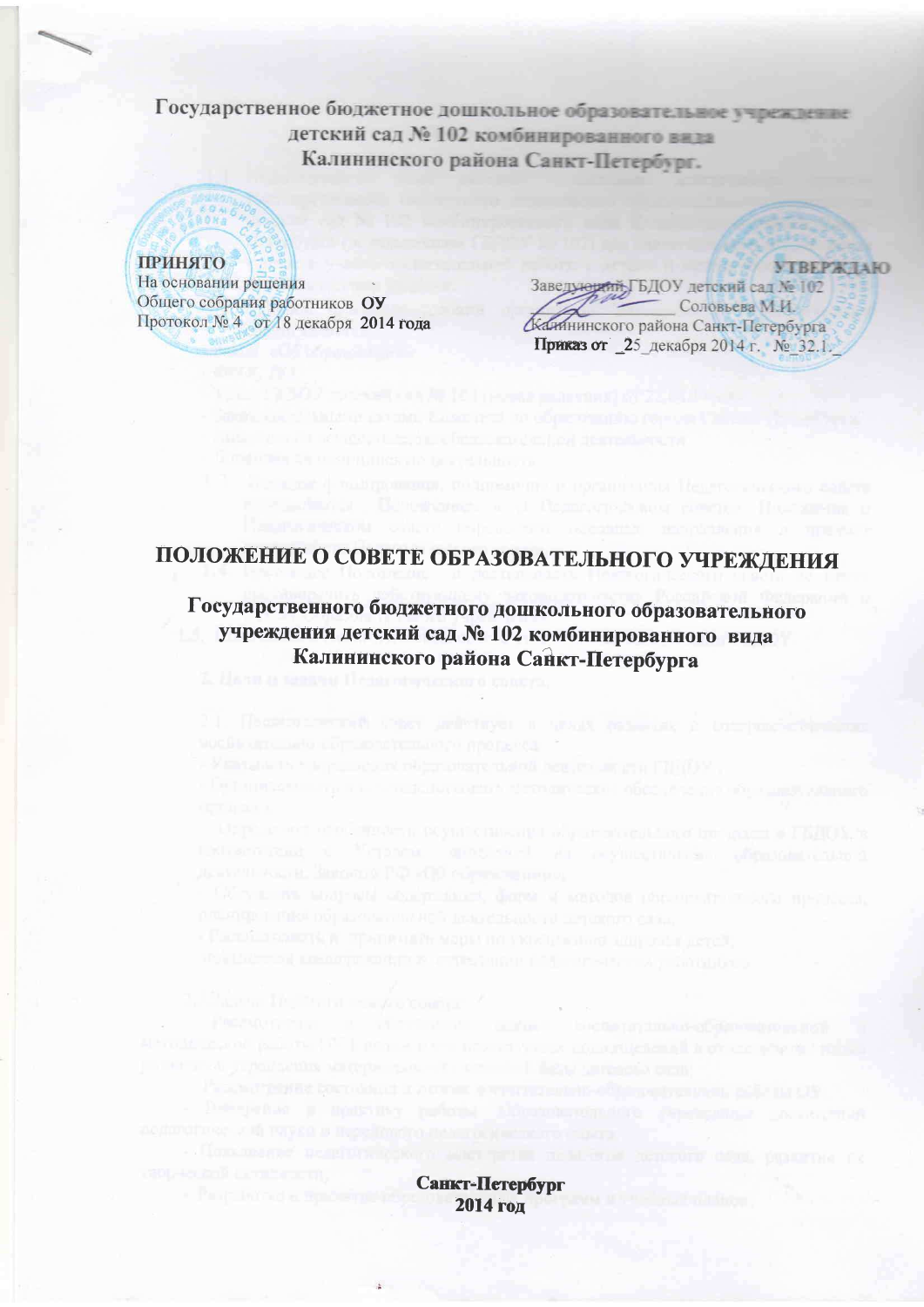## 1. Обшие положения.

1.1. В целях содействия осуществлению самоуправленческих начал, развитию инициативы коллектива, реализации автономии образовательного учреждения в решении вопросов, способствующих организации образовательного процесса и финансово-хозяйственной деятельности, расширению коллегиальных, демократических форм управления и приобщению в жизнь государственно-общественных принципов управления, создается орган самоуправления -Совет образовательного учреждения

1.2. Совет образовательного учреждения работает в тесном контакте с администрацией и общественными организациями образовательного учреждения и в соответствии с действующим законодательством и подзаконными актами:

- Конституцией Российской Федерации

- Конвенцией ООН о правах ребенка
- Законом Российской Федерации «Об образовании»

# - Указами и распоряжении Президента Российской Федерации, Правительства

Российской Федерации

- Нормативными правовыми актами Министерства образования Российской Федерации
- Уставом образовательного учреждения.

#### 2. Залачи Совета образовательного учреждения.

2.1. Разработка плана развития образовательного учреждения

2.2. Участие в создании оптимальных условий для организации образовательного процесса в образовательном учреждении

2.3. Организация общественного контроля за охраной здоровья участников образовательного процесса, за безопасными условиями его осуществления

2.4. Организация изучения спроса жителей микрорайона на предоставление образовательным учреждением образовательных услуг, в том числе и платных

2.5. Оказание практической помощи администрации образовательного учреждения в установления рациональных связей с учреждениями культуры и спорта для организации досуга воспитанников

2.6. Согласование (утверждение) локальных актов образовательного учреждения в соответствии с установленной компетенцией.

#### 3. Функции Совета образовательного учреждения.

3.1. В период между общими собраниями трудового коллектива Совет образовательного учреждения осуществляет общее руководство в рамках установленной компетеннии

3.2. Совет образовательного учреждения:

принимает участие в обсуждении перспективного плана развития образовательного учреждения

председатель Совета совместно с руководителем учреждения представляет в государственных, муниципальных органах управления интересы образовательного учреждения, а также наряду с родительским комитетом и родителями (законными представителями) – интересы обучающихся, обеспечивая социальную правовую несовершеннолетних;

утверждает правила внутреннего трудового распорядка образовательного учреждения, положение о родительском комитете и другие локальные акты в рамках установленной компетенции

взаимодействует с педагогическим коллективом, организует деятельность других органов самоуправления образовательного учреждения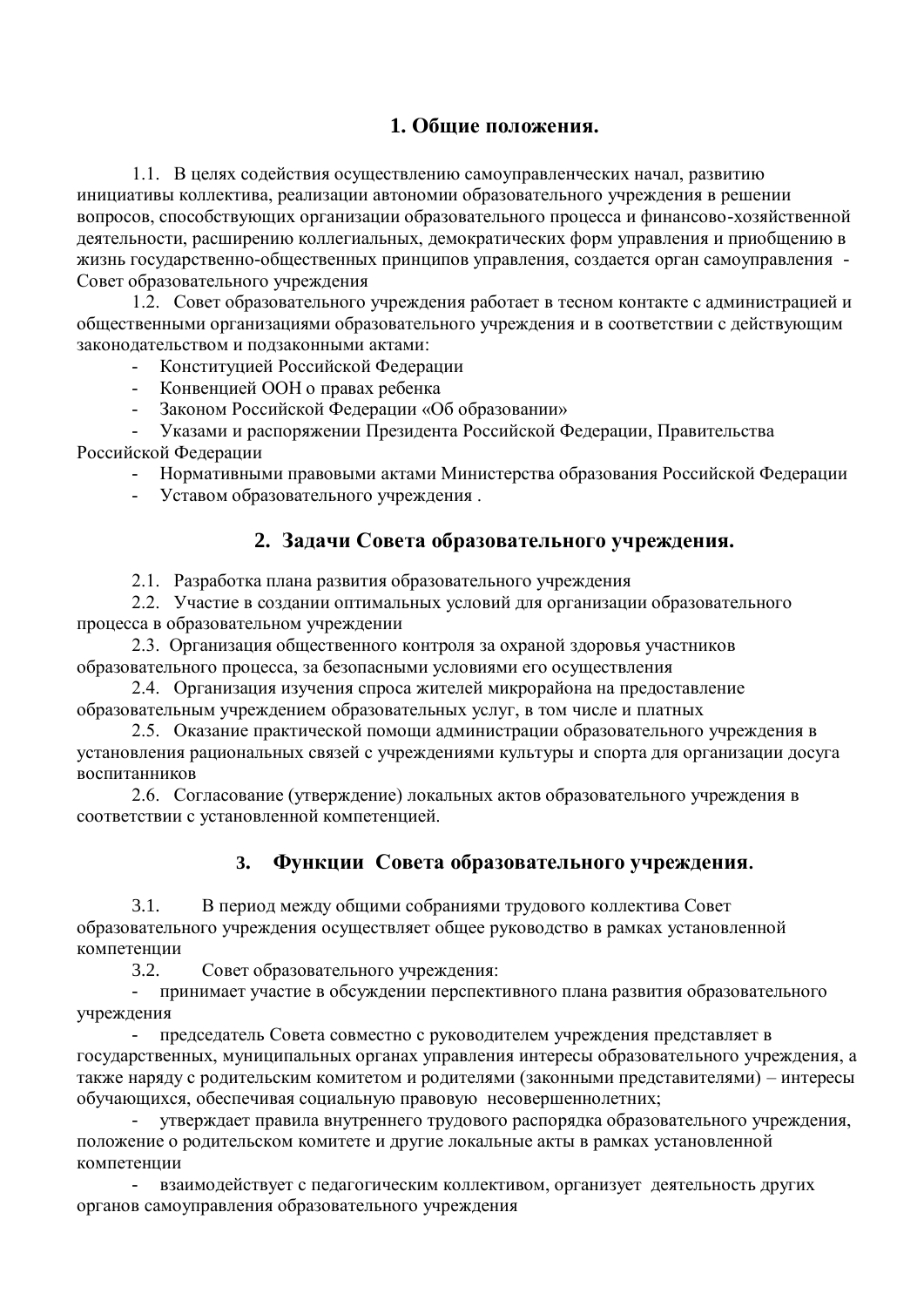поддерживает общественные инициативы по совершенствованию и развитию обучения и воспитания воспитанников, создает необходимые условия для всестороннего развития личности воспитанников и профессионального роста педагогов

заслушивает руководителя о рациональном расходовании внебюджетных средств на деятельность образовательного учреждения; определяет дополнительные источники финансирования; согласует централизацию и распределение средств образовательного учреждения на его развитие.

- Заслушивает отчеты о работе руководителя учреждения, его заместителей, других работников, вносит предложения по совершенствованию работы администрации; знакомится с итоговыми моментами по проверке органами управления образованием и т.д. деятельности данного образовательного учреждения; заслушивает отчеты о мероприятиях по устранению нелостатков в его работе

В рамках действующего законодательства Российской Федерации принимает необходимые меры по защите педагогических работников и администрации образовательного учреждения от необоснованного вмешательства в их профессиональную деятельность, а также обеспечению гарантий автономности образовательного учреждения, его управляемости; обращаться по этим вопросам в муниципалитет, общественные организации.

#### **4. Компетенция Совета образовательного учреждения.**

К компетенции Совета относится решение следующих вопросов:

рассмотрение и обсуждение вопросов стратегии развития Образовательного учреждения;

разработка и принятие Программы развития Образовательного учреждения;

рассмотрение и принятие решения по вопросам материально-технического обеспечения и оснашения образовательного процесса:

привлечение для уставной деятельности Образовательного учреждения дополнительных источников финансирования и материальных средств,

рассмотрение и принятие проекта новой редакции Устава Образовательного учреждения, и проектов изменений и дополнений в Устав;

разработка и принятие Правил внутреннего трудового распорядка работников Образовательного учреждения;

принятие локальных нормативных актов, регламентирующих деятельность Образовательного учреждения;

контроль за своевременностью предоставления отдельным категориям воспитанников дополнительных мер социальной поддержки и видов материального обеспечения, предусмотренных действующим законодательством РФ и иными нормативными актами:

рассмотрение и выработка предложений по улучшению работы по обеспечению питанием и медицинскому обеспечению воспитанников и работников Образовательного учреждения;

содействие деятельности педагогических организаций и методических объединений;

рассмотрение иных вопросов деятельности образовательного учреждения. вынесенных на рассмотрение заведующим Образовательным учреждением, Коллегиальными органами управления Образовательного учреждения:

иные функции, вытекающие из целей, задач и содержания уставной деятельности Образовательного учреждения.

#### 5. Состав Совета образовательного учреждения

5.1. Совет Образовательного учреждения выбирается на Общем собрании работников ОУ в количестве 8 человек сроком на один год. Совет собирается не реже одного раза в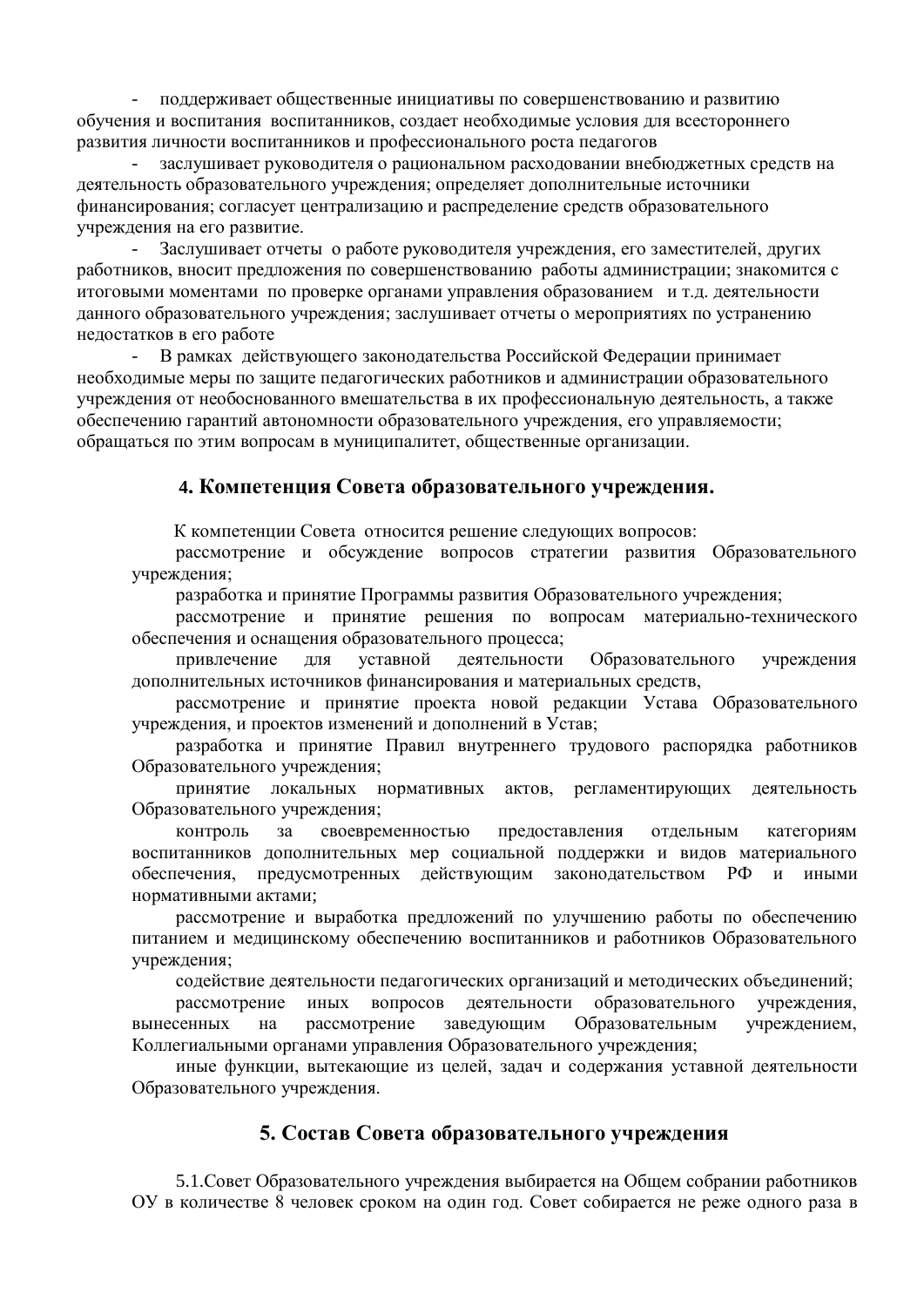три месяца. Совет считается собранным, если на его заседании присутствует не менее  $2/3$ членов Совета. Заведующий Образовательным учреждением является членом Совета по должности и его председателем. Решения на Совете принимаются большинством голосов от числа присутствующих членов Совета. Председатель имеет право решающего голоса при равенстве голосов в Совете. О решениях, принятых Советом, ставятся в известность все участники образовательного процесса. В состав Совета в качестве члена Совета могут входить представители родителей (законных представителей) воспитанников Образовательного учреждения (в дальнейшем по тексту – Представитель родителей).

В случае не избрания Представителей родителей Совет проводит свою работу без их участия.

5.2. В состав Совета образовательного учреждения могут избираться представители педагогических работников, общественности, родителей (законных представителей). В случае не избрания Представителей родителей Совет проводит свою работу без их участия.

5.3. Норма представительства в Совете и общая численность членов Совета определяются коллективом на общем собрании образовательного учреждения.

5.4. Члены Совета образовательного учреждения выполняют свои обязанности на обшественных началах.

5.5. Совет образовательного учреждения избирает его председателя. Руководитель образовательного учреждения входит в состав Совета на правах сопредседателя.

5.6. Для ведения протокола заседаний Совета избирается секретарь

5.7. Выведение членов совета из его состава осуществляется по личной просьбе или по представлению председателя Совета.

5.8. Решения Совета образовательного учреждения, принятые в пределах его компетенции и в соответствии с законодательством Российской Федерации, являются

рекомендательными для администрации образовательного учреждения, всех членов коллектива. В отдельных случаях может быть издан приказ по образовательному учреждению, устанавливающий обязательность исполнения решения Совета образовательного учреждения участниками образовательного процесса.

#### **6. Права и ответственность Совета образовательного учреждения**

6.1.Все решения Совета образовательного учреждения, являющиеся рекомендательными, своевременно доводятся до членов коллектива образовательного учреждения, родителей (законных представителей) и учредителя

6.2. Совет образовательного учреждения имеет следующие права:

член Совета образовательного учреждения может потребовать обсуждения вне плана любого вопроса, касающегося деятельности образовательного учреждения, если его предложение поддержат треть членов состава Совета;

предлагать руководителю образовательного учреждения план мероприятий по совершенствованию работы образовательного учреждения;

присутствовать и принимать участие в обсуждении вопросов о совершенствовании организации образовательного процесса на заседаниях педагогического совета, родительского комитета образовательного учреждения 4

заслушивать и принимать участие в обсуждении отчетов о деятельности родительского комитета, других органов самоуправления образовательного учреждения;

участвовать в организации и проведении общеучрежденческих мероприятий воспитательного характера для воспитанников;

совместно с руководителем образовательного учреждения готовить информационные и аналитические материалы о деятельности образовательного учреждения

5.3. Совет образовательного учреждения несет ответственность за: